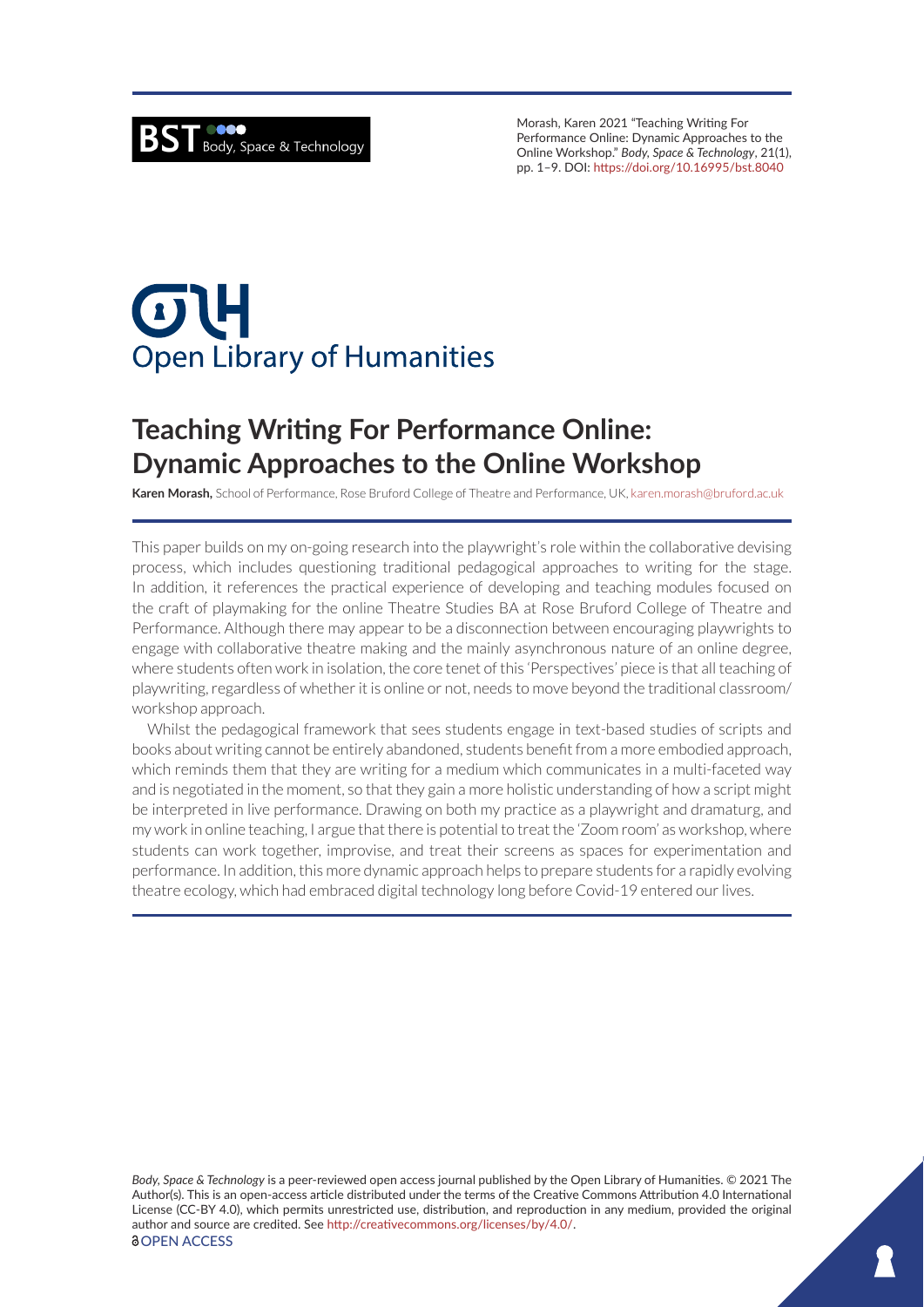# **Introduction**

As part of my PhD research (2018), a practice-as-research project that focused on the effects of playwrights engaging with the devising process, I investigated traditional pedagogical practices for playwriting, looking primarily at university courses and literature designed for training writers (the 'how-to' write books). It seems natural that books, given the fact that readers tend to engage with them in isolation, tend to focus on writing done outside of a collaborative structure. However, it was surprising that many playwriting courses, taught in shared spaces with the opportunity for collective creation, also overwhelmingly emphasise the playwright-as-solo-artist model. There is the oft-touted saying that all theatre is collaborative, and indeed it is at the point of rehearsal and performance, but, as Michelene Wandor argues, dramatic writing, at least in the model which has predominantly existed within English-language theatre, is 'not intrinsically a collaborative art form' (2008: 21). Increasingly however, the model of theatre-making where a playwright constructs a script, hands it over to a theatre/ director, who then interprets it with a group of actors — often with little input from the playwright — is being challenged (as is the nature of theatre itself). Arguably, and at any rate, this model has only ever been dominant within English-speaking cultures, and historically many of our greatest playwrights, including Shakespeare, have emerged from a collaborative background. As will be explored below, my key argument is that training in the methodologies of collaborative devising, along with a general approach that discourages working primarily in isolation, benefits writers and better prepares them for an evolving performance ecology that is moving away from a writer-centric theatre landscape, whilst allowing for individual creative spark.

At first glance, however, there appears to be a contradiction between my theory and my pedagogical practice. I teach on Rose Bruford College of Theatre and Performance's BA Theatre Studies, a course taught entirely online.<sup>1</sup> As part of that, working with Online Curriculum Manager of Learning and Teaching Jayne Richards, I have written/adapted elements of modules, including one on the craft of playmaking and a practice-based module on playwriting. My students come from all over the world, and mainly complete their studies at home (or in a non-campus-based space), without physical contact with other students or me. Although we have webinars, learning is mainly asynchronous, which would suggest that their work  $-$  both academic and creative  $-$  is completed in a non-collaborative way. How does this sit within a pedagogical philosophy that insists playwrights can only achieve a holistic understanding of stagecraft, and the potential within a script to explore that craft, if they have direct experience of collaborative processes?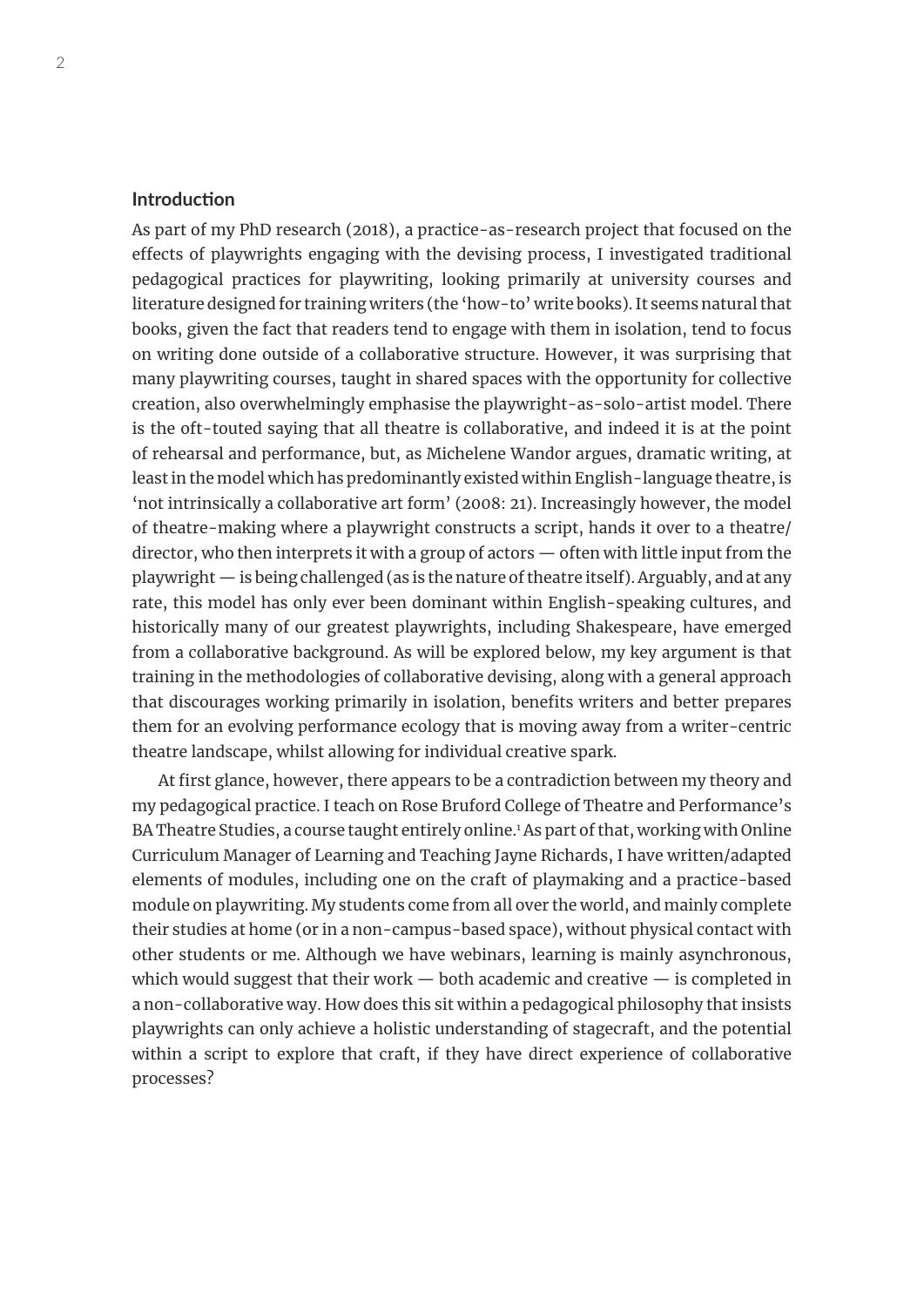The answer is 'somewhat uneasily', but, like all theatre artists, we do our best to creatively exploit the tools we have available to us. The Covid-19 pandemic forced many in Higher Education to reconsider the digital tools available to them and work out how to reconfigure teaching away from models that do not work well online (such as the lecture format), but those of us who teach creative subjects online have been doing this for many years. This article is a reflection on some of the limitations of traditional pedagogical approaches to teaching writing for the stage, and a battle cry for embracing the digital opportunities presented to us.

### **The Pedagogical Landscape of Writing for Performance**

As David Edgar writes in the preface to the second edition of his popular text '*How Plays Work*', in the last decade the 'ideological challenge to the individually written play spread from the academy to the theatre industry' (2021: xi). This is a particularly notable observation, given that Edgar himself, like many of his contemporaries writing 'how-to' texts, ignores issues of collaborative creation. Though Edgar recognises the increasing importance of devised work, he feels unable to address it within the confines of his book, justifying the omission because 'so few of its texts are published or otherwise accessible' (xviii). This points to a central tenet in the teaching of writing for the stage – students predominantly learn by examining the finished scripted products of other writers rather than an examination of the process a writer undergoes whilst crafting a script and what happens to a script when it becomes embodied by a performer. Indeed, as research undertaken for my PhD revealed, only six per cent of those surveyed indicated that their training had included aspects of collaborative work with non-writer-artists (2018: 84).

In the United Kingdom, many short courses, undergraduate courses and MA courses teach the craft of writing for performance using approaches which predominantly focus on the writer as solo artist. As Chris Foxon and George Turvey state in '*Being a Playwright: A Career Guide for Writers*', the provision of specialist courses in playwriting 'has exploded' and it is now common for playwrights to 'undertake some form of training' (2018: 3). My own research confirms this; in 2014 sixty percent of playwrights surveyed had undertaken formal training, including one-off writing classes, nondegree courses and degree courses (2018: 80). The majority of this teaching takes place within classrooms or similar spaces which are not designated for performance, and uses the 'playwright's workshop' structure where students learn various aspects of dramaturgy, again with close reference to finished, canonical scripts, then write work outside of the room, bringing it in to share with others. Where the learning takes place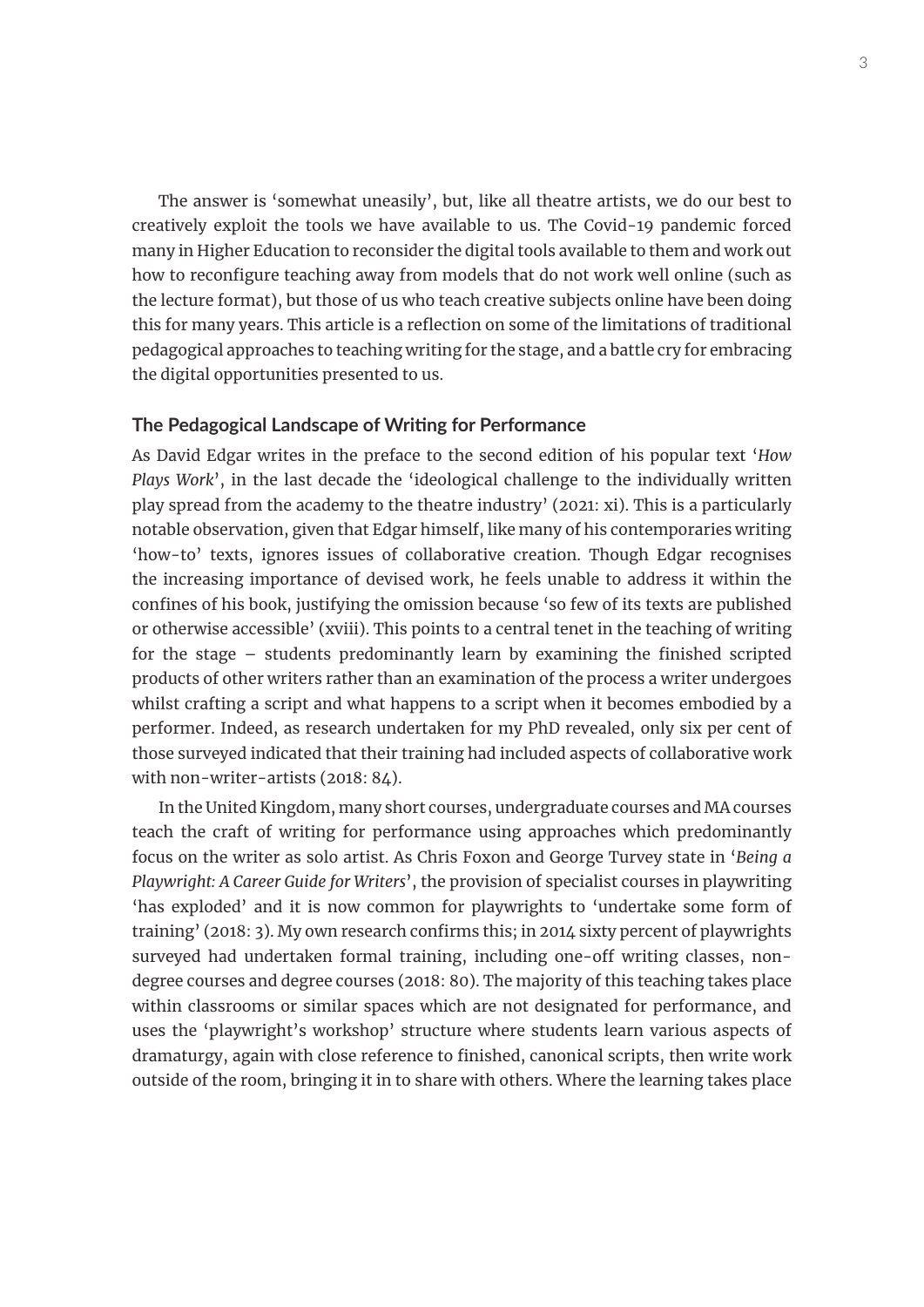within the confines of a degree it will need to be assessed, which may mean that, as Foxon and Turvey suggest, certain elements of the craft 'will be more suited to being taught and assessed than others'  $(4)$ . A student's understanding and application of a particular dramaturgical aspect such as structure is much easier to assess than more nebulous aspects of the craft such as collaboration, simply because we can see evidence of the former on paper whilst deciding whether someone is a good collaborator is a rather intricate and subjective affair. However, as noted below, it is not impossible to assess. On short and graduate courses, playwrights tend to only be exposed to other writers, and, again, generally work with printed material rather than living bodies. Even if the workshop model allows for a 'reading', this is often done seated, with the characters being read by other writers, who may not be performers themselves.<sup>2</sup>

There is a disconnection in this with the realities of performance; there is only finality in a printed version of a script (and even that can change in subsequent reprints). Enacted, embodied script not only changes from production to production but from performance to performance as an actor breathes in an alternative place or makes a choice to emphasise a word or gesture slightly differently than the night before. When we remove the idea of liveness from a script we place it within the category of literature and, as John Ginman argues, 'privilege the journey through time rather than through space' (2013: 134). Indeed, what is frequently in short supply in many of the pedagogical texts, and has been since the time of Aristotle, are the words 'actor' and 'performer'.3 Putting aside the problem that this approach places speech as the prime location of meaning on stage, (a notion that is increasingly being challenged), what it fails to recognise is that a word on the page is not the same thing as a word spoken; one is not necessarily superior to the other, but when a printed word has been taken into the imagination and body of a performer it gains the 'extratextual context' described by Walter Ong (1982: 101). If a trainee-playwright only experiences the word-as-print (for even when reading a script out loud we are still rooted in the printed word) then they may not understand the performative potential of that word. Given the move towards the types of performance that may be classified as postdramatic and a general de-centring of dialogue as the key arbiter of meaning, one can question the efficacy of an approach that separates the idea of writing for performance from performance itself.

## **Bodies in Digital Spaces: Online Pedagogy**

In 2019, students and staff in Higher Education institutions in many countries around the world retreated to domestic spaces due to the threat of Covid-19. For some, this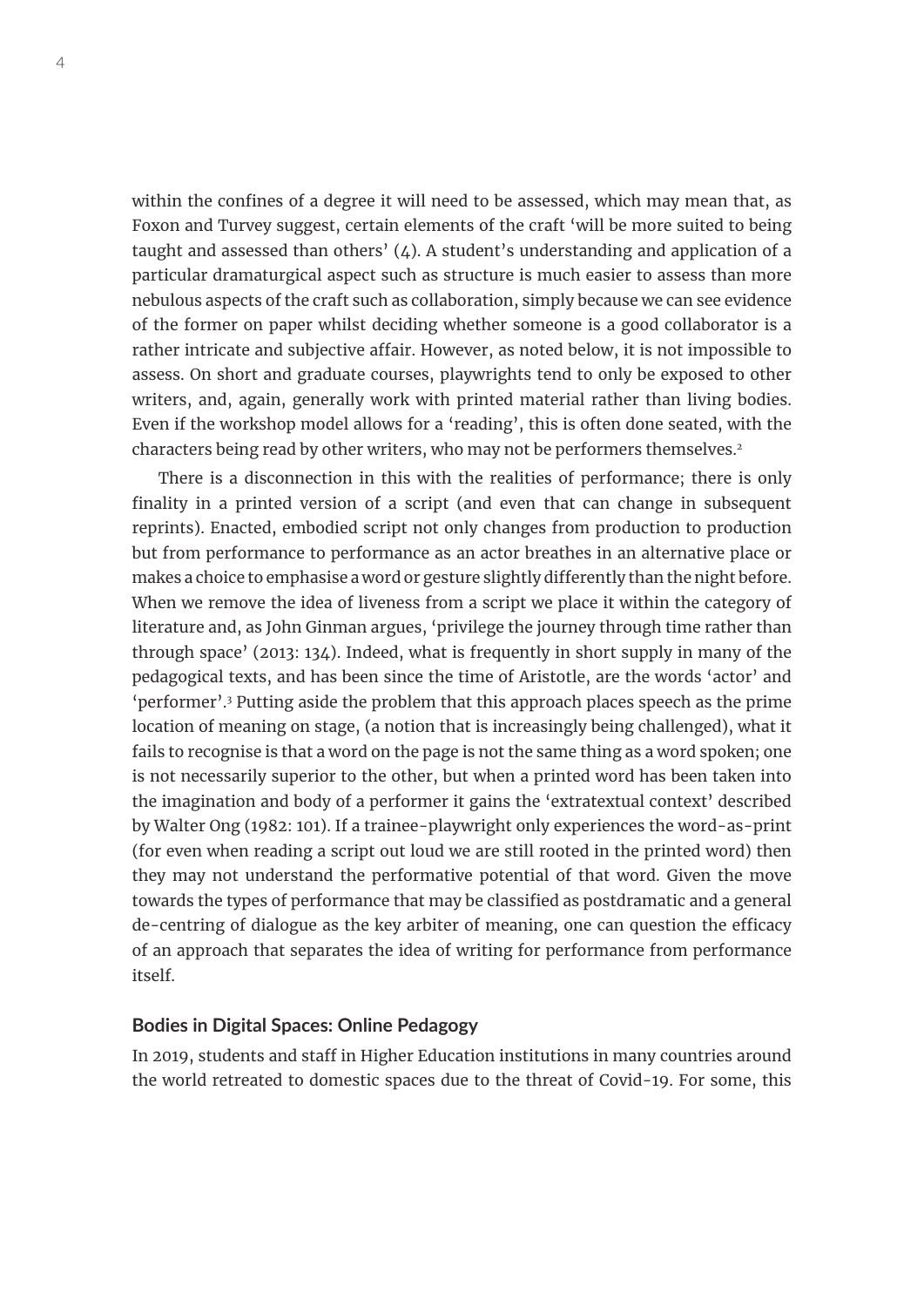retreat caused only minor changes to teaching and learning; certain subjects do not require students to be breathing the same air, as long as they can communicate online. Others, such as those involved with training performers, struggled to find ways of recreating online the physical circumstances of the workshop, where bodies were regularly in contact with other bodies. Difficult decisions had to be made about how to teach safely whilst maintaining the same learning outcomes. As a result, educators who had previously eschewed the integration of digital technology into curricula had to reconsider what teaching online could offer.

Whilst this undoubtedly caused stress for many who had to rapidly rework teaching and learning materials, in some ways it has been a blessing in disguise; as Gilly Salmon points out (2019: 100) many HE institutions had been slow to recognise the technical innovations in learning that were happening elsewhere and Covid-19 forced them to confront some of the unconscious (or even conscious) biases against the integration of digital technology into teaching. In addition, what became immediately apparent, particularly in the performing arts, was that moving material online made it much more accessible to those who struggle to travel to or otherwise access 'buildings' where learning and performance are traditionally housed. Disabled individuals, those with low incomes, single parents and carers, and other people who struggle to be present in shared spaces were given unprecedented access to a wide range of learning and entertainment activities that had previously been out of their reach.

Those of us involved with the online BA Theatre Studies already knew this long before Covid-19 struck. Our students are diverse, come from across the globe, and include many who struggle with campus-based learning. We teach an arts-based subject online, and know that our pedagogical approach has to marry creativity and technology. In developing modules about the craft of writing for performance, and coming from the perspective of one who challenges the writer-as-isolated-artist model, I had already been wrestling with questions about how to make modules collaborative, creative spaces, where students are able to learn from each other and make note of the links between digital technology and performance methodologies.

A key component of this is getting students to view their computer screen, and indeed the room they are working in, as performative. Consider the similarities between a 'Zoom room' and a traditional performance space: there is an area which is designated as a 'stage'; the rectangular shape of the screen (which is not dissimilar in shape to proscenium-arch stages), which is lit, corresponds to designated performance space of a theatre or similar venue, which is generally also lit or has another way of differentiating it from non-performance-space. On this stage, we are all performers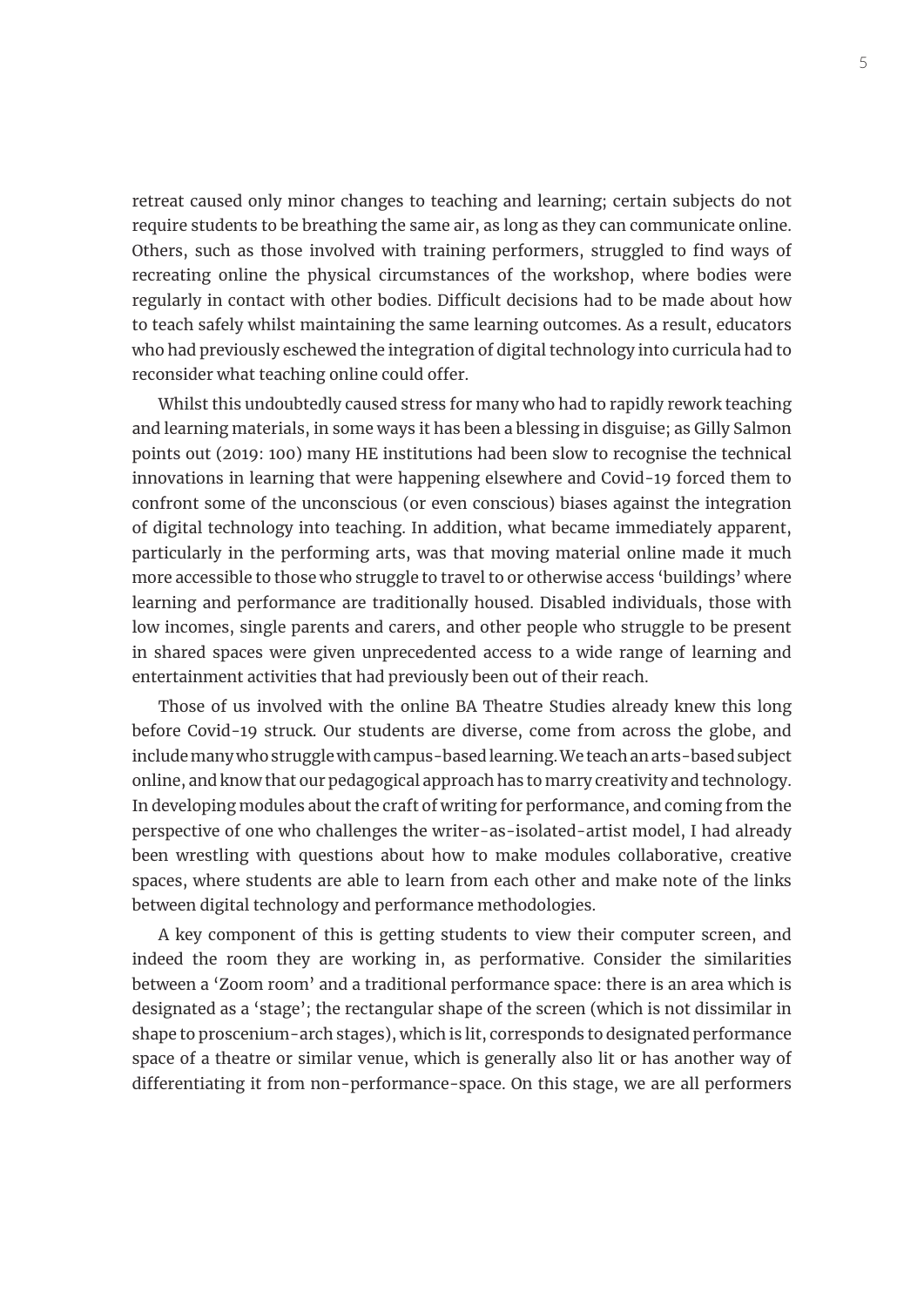and are observed by an audience of our peers. We can go 'off stage' by turning off our cameras or stepping out of vision, and utilise diagetic and non-diagetic sound through microphones or the playing of music or effects through our computer. We can create a 'set' by arranging the room we are in or utilising a digital background, and costume ourselves according to the role we are playing (including the role of 'teacher' or 'student'). By helping students to make these connections, not only do they start to view digital technology as an opportunity for creativity, but it also helps to develop their skills as reflective practitioners and learners.

It is often easy to forget how limitations function as opportunities in live performance. Although digital technology is now a key feature of live performance, opening up spaces beyond the designated stage, stagework cannot generally include the kind of fast-moving action that film can or have the sprawling scope of a novel. This does not however mean that live performance is a lesser form; rather, its limitations lead to meaning being created in a flexible, layered and imaginative way. Spectators are able to take more ownership of meaning in live performance and are often closely intellectually engaged; those who have watched recordings/live streams of stage performances often note that it requires a much higher level of concentration than watching a television programme. Similarly, aspects of online delivery which might be seen by some as limitations — for example, sound lag, which can create difficulties when attempting ensemble singing or line delivery  $-$  can, with the right framing, be incorporated into performance in creative ways. Many of us now spend a good deal of our lives online and have become keen observers of what happens in the enforced overlaps and silences that happen when the sound doesn't quite sync. Playwrights such as Caryl Churchill and Harold Pinter were experimenting with these peculiarities of human communication long before the internet took hold; why should we not now play with ways that technological glitches are actually laden with potential meaningmaking? If performance reflects or even refracts life back at us, should makers not take into consideration the evolving ways we communicate with each other? Many of our most innovative performance practitioners, such as Katie Mitchell, the Wooster Group and Toneelgroep Amsterdam have been using digital technology for years to do just that. Playwrights need to ensure they are not left behind.

It would be dishonest for me to imply that my playwriting modules do not involve many aspects that mirror the more traditional text-based pedagogical structures discussed above; there is a great deal of reading involved! In addition, the majority of work is completed in students' own time and space, rather than collaboratively. This is partly because there is value to be found in reading, analysing and discussing plays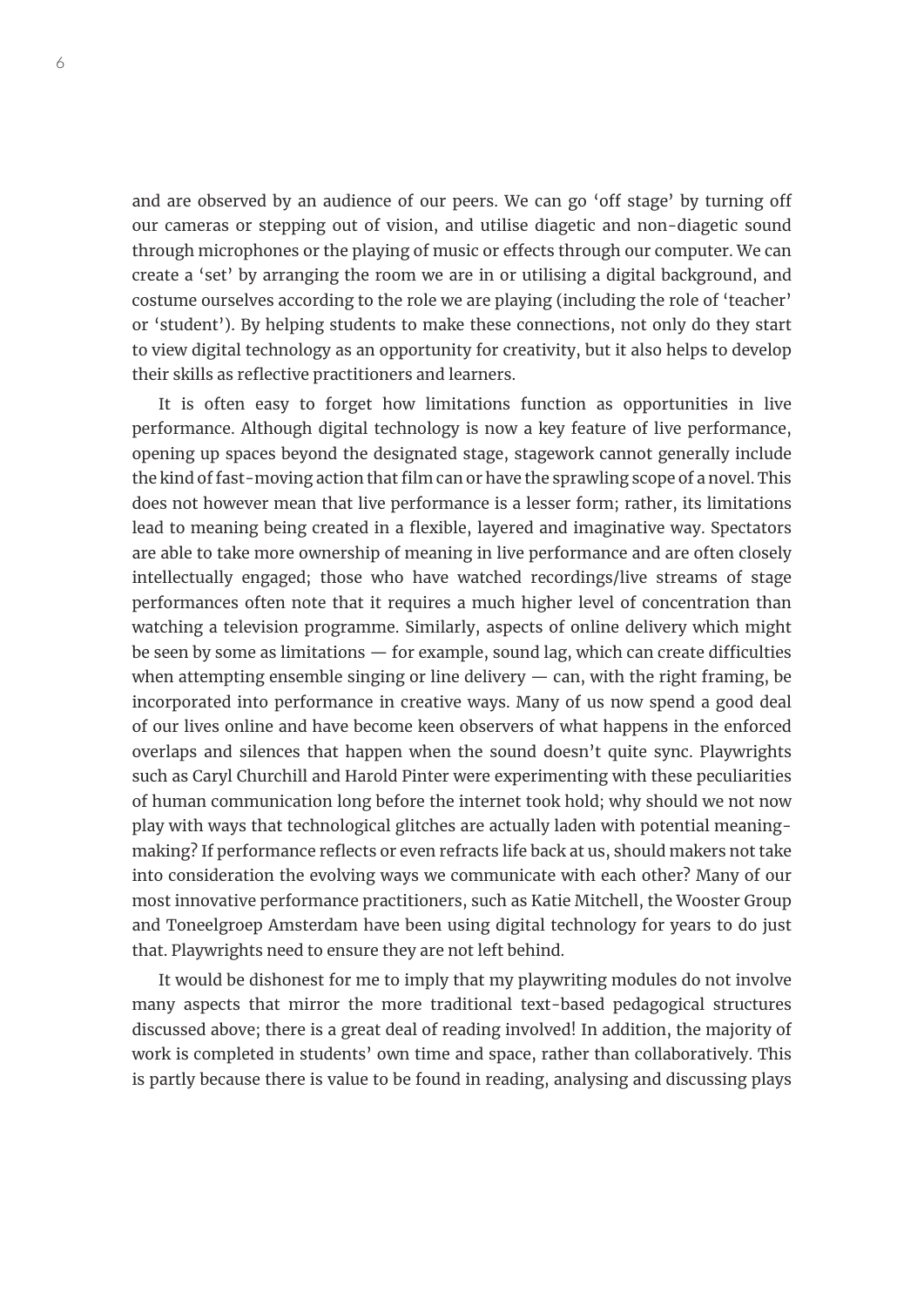and engaging in solo writing; my argument is not that we should discard these things, but that we must also be creative in how we incorporate issues of collaboration and technology into our teaching. However, in developing these modules I have considered ways of exploiting the digital tools that we use to create a learning environment where students regularly engage with collaborative strategies for creating work and are able to benefit from the insight, experience and encouragement of their fellow students.

One of the key components of this is developing a sense of trust and comradeship; from the outset students are reminded that the act of sharing work is one of vulnerability. Early tasks have a focus on helping students to understand their own artistic identity and in sharing this work it helps the group to get to know each other and establish a sense of trust. I also establish principles of responding to work that focus on asking questions rather than making demands for change and encourage students to consider the personal and cultural context the writer is working in. As tutor, I keep a close eye on how students respond to each other's creative offerings, both in asynchronous forums and synchronous webinars, and point out good practice. We regularly share creative work; I have found that, by posting work in a shared space (we use Microsoft Teams) students are more thoughtful in their responses, as they are able to take time to consider and shape their reflections on each other's work. On the other hand, webinars offer the opportunity for improvisation and spontaneous response; they have the best of both worlds.

Some students are already highly experienced writers and others have never written anything for performance; some are accomplished performers and others skilled directors. As previously mentioned, we have an international cohort of students with a rich diversity in terms of engagement with performative art forms. It is therefore important that a large component of assessment is process-based; meaning we focus on aspects such as engagement and reflection rather than students being rewarded for preexisting skills. This mosaic of backgrounds replicates the conditions of the collaborative devising workshop, and many tasks require students to work in partnerships or small groups, performing, directing or dramaturging each other's work. They benefit greatly from each other's expertise, and are exposed to performative approaches that come from outside their own cultural boundaries. This work is undertaken using the digital tools available; as established above, these tools can encourage students to be reflective about what performance is. If they are communicating with each other using video conferencing, they are already performing on a digital stage; if they are responding to each other in a forum they are creating a kind of script; apps used for creating presentations can be adapted as innovative story-telling tools. When they become aware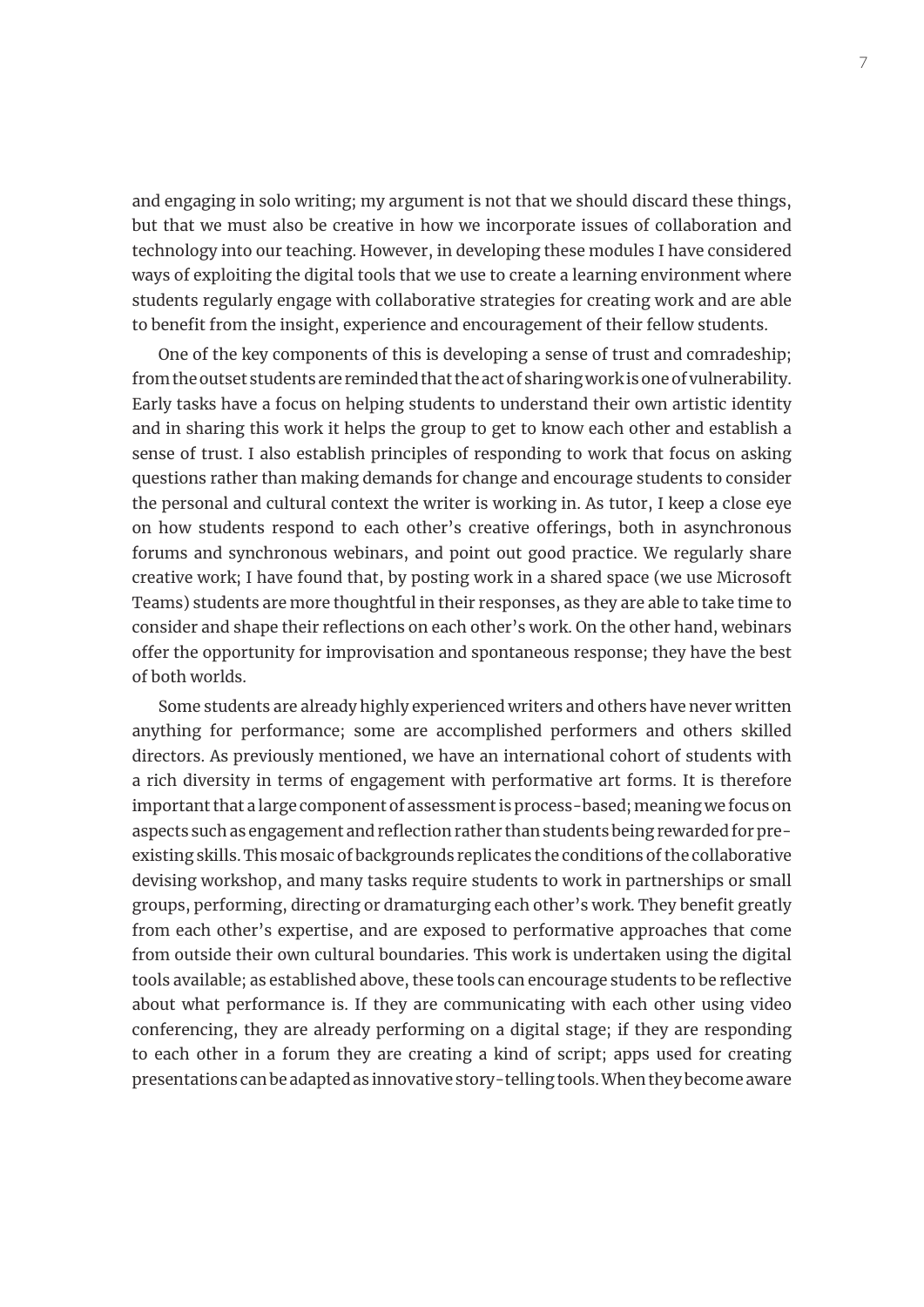of aspects of intermediality in learning and performance it expands their definitions of these two categories and prepares them for a rapidly evolving arts landscape, where the very notion of writing itself is being reconfigured.

# **Conclusion**

In writing this, I suspect I am already preaching to the converted; the importance of digital technology in both performance and pedagogical practice is not going to be a radical proposal for most readers. What is key here though is that moving to online teaching in the arts does not mean that we have to reinvent the wheel. Rather, it forces us to reflect on how learning and performance are evolving, adapting that which is still relevant and letting go of practices that no longer work; we cannot continue to do things a certain way because they have always been done so. In utilising digital technology in creative pedagogical practice, we can retain — and teach — that which is still useful, such as the integration of collaborative theatre making into the training of playwrights, and exploit the technology available to us to help our students understand those practices. My students may complete much of their work sitting in their own homes, but they do not do it in complete isolation and their modes of learning retain a strong connection to the methodologies of live performance. Their bodies are as active as their minds, and the work they develop is the result of a collaborative pedagogical process, which emphasises that, as writers, they are not 'solo' creatives, but members of an artistic team. We can model the kind of technological curiosity that will allow our students to become courageous and creative innovators: the same kind of curiosity that is at the heart of artistic practice.